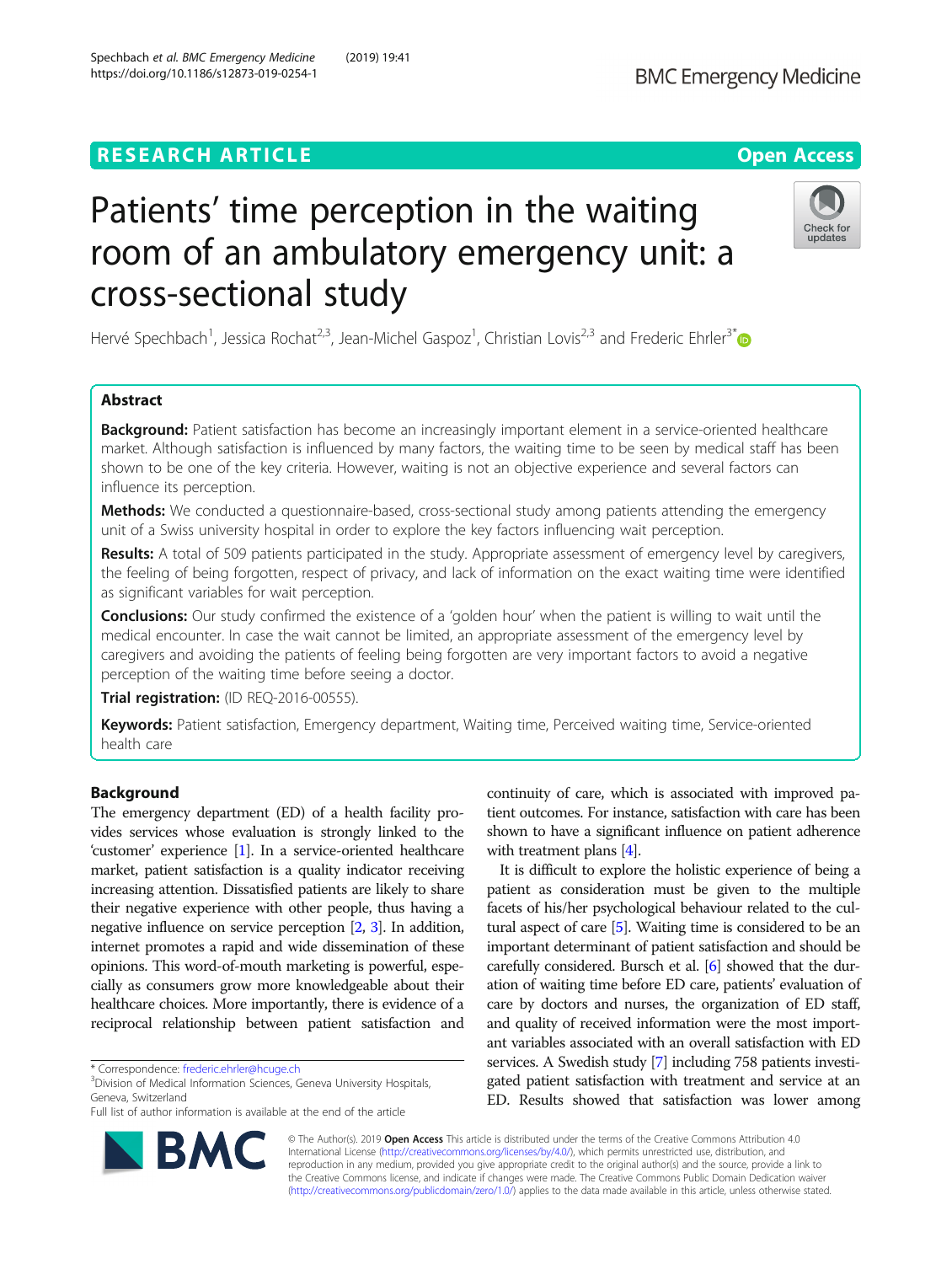patients who were triaged as non-urgent (and thus waited longer) than among the immediate and urgent triaged patients [\[8\]](#page-8-0). In the USA, the Kaiser Permanente's integrated health care model [[9](#page-8-0)] identified that the most important variable associated with overall satisfaction with ED services was satisfaction with the amount of time spent waiting before the patient was cared for in the ED.

If the actual waiting time is a strong factor for satisfaction, its perception is also a key factor. Marketing and con-sumer research literature [\[10\]](#page-8-0) found that satisfaction is mainly influenced by the difference between the consumers' acceptable and perceived waiting time, with a linear relation between actual and perceived waiting time [\[11](#page-8-0), [12\]](#page-8-0). Similarly, several international studies conducted in the ED showed that satisfaction is strongly correlated with perceived waiting time and its correlation with the actual waiting time. Waiting time at the ED is often perceived as unreasonably long and information received from nurses and doctors is judged to be unsatisfactory [[13](#page-8-0), [14\]](#page-9-0). Among the factors influencing the perceived waiting time, the role of the expected waiting time can be highlighted. The perceived waiting time influences the satisfaction we have from a service through our expectation (i.e. the expected waiting time) and is explained by the disconfirmation paradigm perceptions of a service [\[15\]](#page-9-0) in that dissatisfaction arises when service expectations are not met (i.e. a positive disconfirmation occurs when a service is perceived as being better than expected and a negative disconfirmation occurs when a service is perceived as being worse than expected). Growing pressure to provide care for more patients over the last decade has led to overcrowding and longer waiting times [\[16](#page-9-0)], thus leading to dissatisfaction from ED patients. Moreover, it has been demonstrated that the longer a patient waits before receiving care, the more s/he is at risk of leaving without being seen [\[17\]](#page-9-0). In this context, it is critical to understand clearly the factors influencing the perception of wait of ED patients.

In Switzerland, a consultation at the ED of a public hospital results in a charge of several hundred francs to patients who pay one part, the other part being reimbursed by their health insurance. Therefore, patients expect a certain level of service and may complain when dissatisfied (0.3% of visits). Among patient complaints, those concerning the waiting time until a medical contact are recurrent at Geneva University Hospitals, although not frequent (0.1% of visits), similar to other centres elsewhere [\[18](#page-9-0)–[20](#page-9-0)]. As a consequence, the hospital management has committed itself to improving the situation and thus enhance the institutional image among the local population. In this context, our study aims to investigate the different factors influencing the perception of waiting time until medical contact through a questionnaire distributed to patients triaged as non-urgent in the outpatient emergency unit. We did not include other parameters of quality of care in our analysis, such as the actual medical care or appropriate diagnosis and follow-up, and focused only on the emergency unit triage and the initial patient throughput until a medical contact.

# Methods

# Study design

We conducted a questionnaire-based, cross-sectional, descriptive study between 17 December 2015 and 14 March 2016.

# Setting

The survey was conducted at the outpatient emergency unit of Geneva University Hospitals, the largest university hospital in Switzerland with over 1900 beds. The unit is separated into 'orange' and 'green' subunits. The 'orange' subunit cares for general ambulatory pathologies and the 'green' subunit for surgical ambulatory pathologies. Both have six consultation rooms each. Each subunit has its own semi-closed waiting room with seating, a television, water and newspapers. The staff (doctors and nurses) are the same for the entire unit and work part of the week in the 'orange' subunit and another part in the 'green' subunit. Both units open at 8 h00 and close at 23 h00. After 21 h00, if more than six patients are already being cared for and a further six are in the waiting room, the units are considered as closed and all patients arriving after that time remain in the inpatient emergency department, which is open 24 h/24 h. At 23 h00 all patients present in the outpatient emergency unit are transferred to the inpatient unit. In 2016, 22,000 patients consulted the unit (half in the 'orange' and half in the 'green'). Median length of stay is 3 h in the 'orange' subunit and 2.8 h in the 'green' subunit.

When a patient arrives at the emergency entrance, s/he is first seen by a triage nurse who decides if the patient is a candidate for the ambulatory emergency unit, based on the Swiss Emergency Triage Scale (SETS). Level 1 is a life −/limb-threatening situation where the patient must be seen by a medical doctor immediately, level 2 in the following 20 min, level 3 in 120 min, and level 4 is considered as nonurgent. Eighty percent of patients visiting the emergency unit are classified as level 3 and 10% as level 4. After triage, the patient goes through an administrative registration process and is then directed to one of the subunits by following coloured lines on the floor. These lead to a nursing desk where a nurse accompanies the patient to the waiting area. Both subunits have their own semi-closed waiting room. Whenever possible, nurses inform patients about the waiting time using their own estimation. As soon as a consultation room and a doctor are available, the patient is taken to the room by the nurse. After the medical consultation, the patient can either return home or may have to undergo an additional examination and return again to the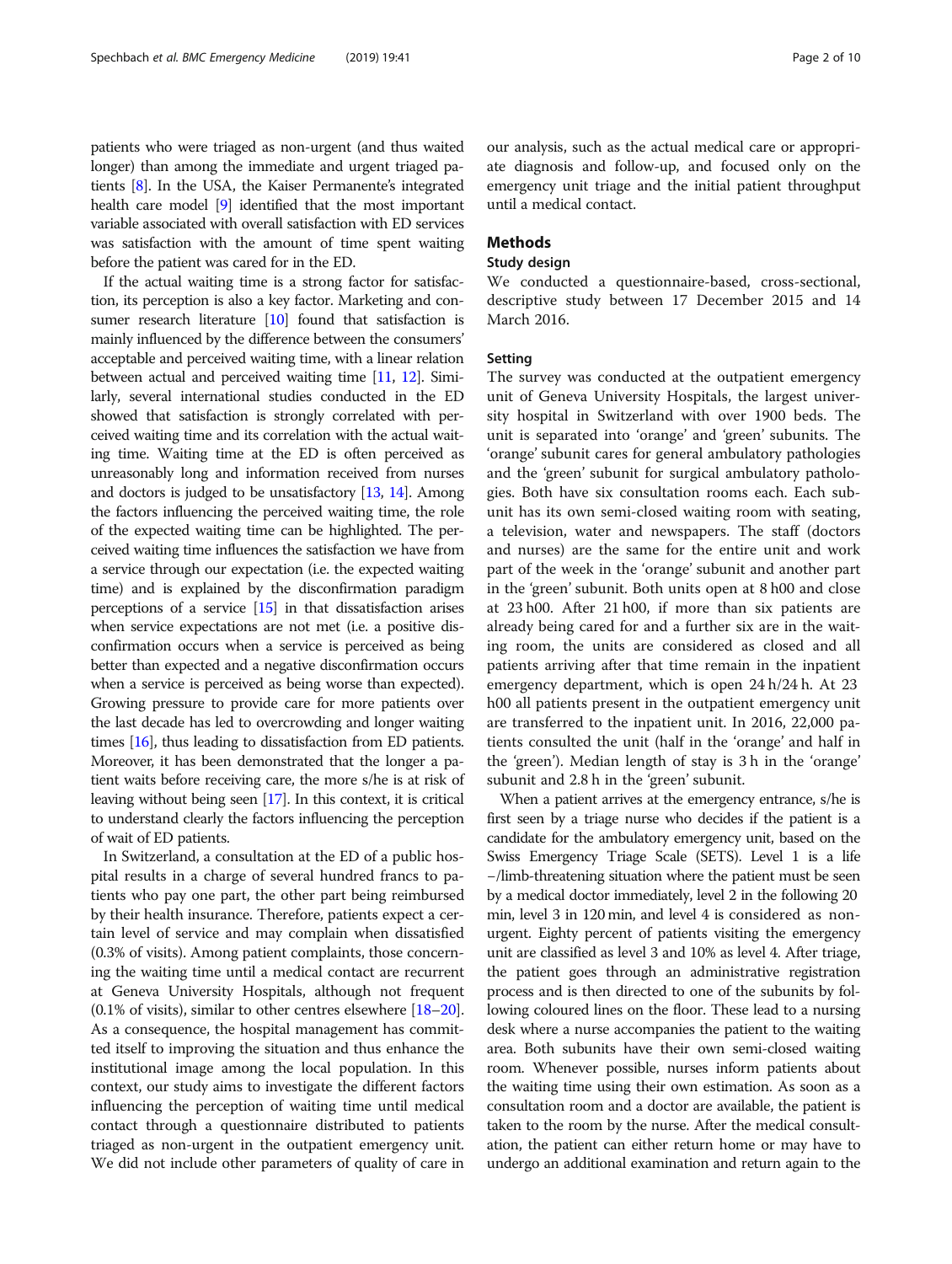waiting room. A small percentage of patients (5%) are hospitalized and 5% leave the unit without being seen by a doctor.

# Population

Patients presenting to the outpatient emergency unit were invited to participate to the study if they were at least 16 years old and French-speaking. Exclusion criteria were patients not capable of discernment (e.g. unconscious, under the influence of drugs, suffering extreme trauma or with cognitive disorders), unable to read/ understand French, vision problems, those who had already completed the questionnaire, and patients in severe pain or too aggressive. The patient journey until data collection is shown in Fig. 1.

# **Questionnaire**

The questionnaire developed for this study was based on the most frequent factors related to waiting time perception and overall satisfaction in the ED identified in the literature [[21](#page-9-0)–[29](#page-9-0)] regarding expected waiting time: the patient's estimate of the maximum reasonable waiting time before



seeing a doctor; perceived waiting time; appropriate assessment of emergency level by caregivers; perception of their own emergency level compared to other patients; satisfaction with information received; organization of the emergency unit; feeling of being forgotten; frustration; capability to position themselves in the waiting queue; respect of privacy; comfort in the waiting room; and an indication of waiting time by the nurse. Additional items were added to explore specific topics of interest, such as the recommendation of the emergency unit to others, the interest in waiting elsewhere and overall satisfaction. The final questionnaire consisted of 27 items. Most items were evaluated with a 5 point Likert scale ranging from 'strongly disagree' to 'strongly agree'. The item concerning the perceived waiting time was evaluated with a 5-point Likert scale ranging from 'very short' to 'very long'. The item concerning the perception of their own emergency level compared to other patients was evaluated with a 3-point Likert scale ranging from 'superior' to 'inferior'. The two items concerning the expected waiting time and the patient's estimate of the maximum waiting time before seeing a doctor were questions requiring a time input in hours and minutes. To collect the real waiting time, we extracted the time that the patient actually saw the doctor from the clinical information system (CIS). Indeed, each time a doctor starts the medical care, s/he notifies the CIS by clicking a specific button and thus generates a log into the system

## Procedure and ethical considerations

The institutional ethics committee approved the study protocol. Participation to the study was voluntary and by oral consent. Questionnaires were distributed over a period of three months by a total of 20 nurses during two different shifts: 7 h30 to 16 h00 and 15 h00 to 23 h30.

Following a convenience sampling approach, each questionnaire was distributed to a patient by a nurse in a consultation room while waiting for the doctor. We did not include patients who did not wait before going to a consultation room. Following verification of the inclusion criteria, the nurse asked the patient if s/he agreed to complete the questionnaire. Information about the study and confidentiality were given orally. The survey took approximately 20 min to complete. The nurse remained available for any questions and to help the patient complete the questionnaire if necessary. Once completed, questionnaires were collected by the nurses and placed in a dedicated box in a secure room. Questionnaires were collected by a scientific collaborator each morning and entered into an Excel file. In order to link the questionnaire data to the data extracted from the CIS, we used a mapping file linking the ID of the questionnaire to the patient ID. Once all data were included in the Excel file, only the questionnaire ID was retained to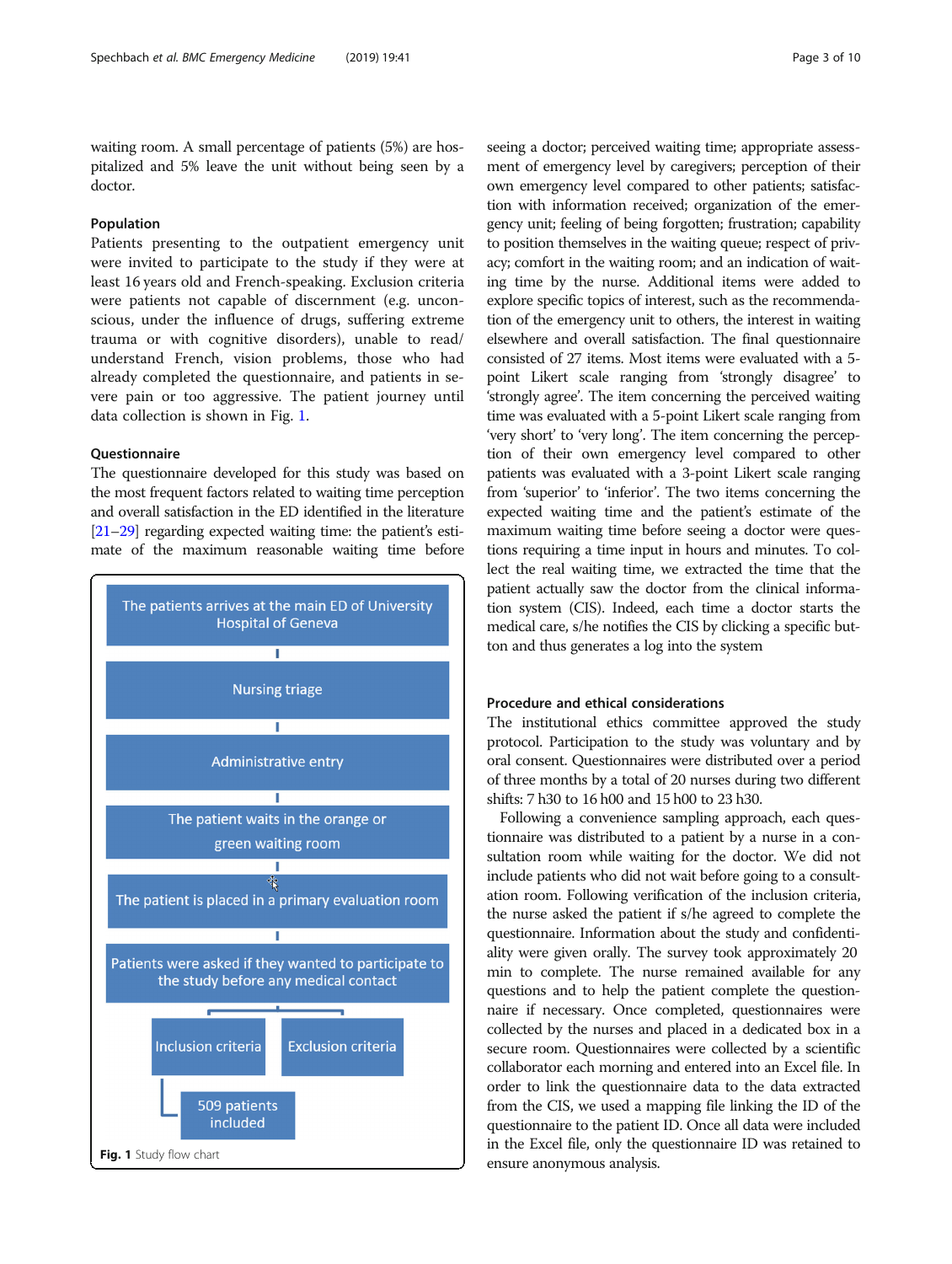## Statistical analysis

Data were analyzed using Stata/IC 14 software [\[30](#page-9-0)]. Descriptive statistics and frequencies were produced to describe the demographic and medical characteristics of participants. Variables evaluated with a 5-point Likert scale were re-coded into three categories: 'disagree', 'neither disagree nor agree', and 'agree'. In addition, the actual waiting time of each patient that responded to the questionnaire was extracted from the hospital CIS. The variable 'difference between actual and expected time' was created by subtracting the duration that the patient thought that s/he should have waited before being seen by a doctor from the actual duration of the patient wait. If the value was superior to zero, it meant that the patient waited longer than expected. Statistically significant predictors of the waiting time perception were determined by an ordered logistic regression using every variable as input. Missing data were removed from the regression analysis.

# Results

A total of 509 patients participated in the study. The demographic characteristics of participants are presented in Table 1.

Table 2 shows the medical characteristics of respondents. Most respondents (88.5%) were classified with an emergency level of 3, 3.5% were level 2, and 8% were triaged as level 4 (the less urgent).

#### Relation between wait perception and exact waiting time

Figure [2](#page-4-0) illustrates the wait perception according to the actual waiting time and suggests that the perception of waiting time is directly correlated to its duration. Patients perceiving the wait as very long were those who waited the most on average. A non-parametric ANOVA (Kruskal-Wallis test) was performed to verify if the mean differences of the actual

|  |  | Table 1 Demographic characteristics of respondents |  |  |  |
|--|--|----------------------------------------------------|--|--|--|
|--|--|----------------------------------------------------|--|--|--|

| Demographic characteristics | Respondents               |
|-----------------------------|---------------------------|
|                             | Mean (standard deviation) |
| Age (years)                 | 42 (17)                   |
|                             | n(%)                      |
| Sex                         |                           |
| Male                        | 266 (52.3)                |
| Female                      | 243 (47.7)                |
| Nationality                 |                           |
| Swiss                       | 268 (52.7)                |
| French                      | 63 (12.4)                 |
| Portuguese                  | 44 (8.6)                  |
| Spanish                     | 17(3.3)                   |
| Italian                     | 15(2.9)                   |
| Others                      | 102 (20.1)                |

## Table 2 Medical characteristics of respondents

| Medical characteristics                      | Respondents |  |  |
|----------------------------------------------|-------------|--|--|
|                                              | n (%)       |  |  |
| Emergency level according to SETS            |             |  |  |
| 1                                            | 0(0)        |  |  |
| $\mathfrak{D}$                               | 18(3.5)     |  |  |
| 3                                            | 450 (88.4)  |  |  |
| 4                                            | 41(8.1)     |  |  |
| Reason for ED visit                          |             |  |  |
| Limb trauma                                  | 128 (25.1)  |  |  |
| Skin/soft tissue ailment/infection           | 54 (10.6)   |  |  |
| Arthralgia, myalgia, neuralgia               | 45 (8.8)    |  |  |
| Pain and/or oedema of a limb                 | 36(7.1)     |  |  |
| Abdominal pain                               | 24 (4.7)    |  |  |
| Cervicalgia, back pain, low back pain        | 24 (4.7)    |  |  |
| Influenza syndrome                           | 24 (4.7)    |  |  |
| Superficial wounds                           | 17(3.3)     |  |  |
| Cough, sputum                                | 15(2.9)     |  |  |
| Others                                       | 142 (28.1)  |  |  |
| Family doctor                                |             |  |  |
| Yes                                          | 379 (74.5)  |  |  |
| No                                           | 127 (25)    |  |  |
| Missing data                                 | 3(0.5)      |  |  |
| Already consulted at the same emergency unit |             |  |  |
| Yes                                          | 355 (69.7)  |  |  |
| No                                           | 154 (30.3)  |  |  |

SETS Swiss Emergency Triage Scale

waiting time according to the five modalities of the wait perception (i.e. very short, short, acceptable, long, very long) were statistically significant. The non-parametric test showed a statistically significant difference (Chi-square = 220;  $p < 0.001$ ). To define which differences were significant, 10 multiple comparisons were performed using the Mann-Whitney test, taking into account the Bonferroni correction. All differences were statistically significant with a *p*-value inferior to 0.001. This result proves that the actual waiting time influences significantly the perception of the wait. Figure [2](#page-4-0) shows that wait perception is considered as very short, short and acceptable under an exact waiting time mean of  $1.03$  h (standard deviation = 0.50).

## Relation between wait perception and wait confirmation

The difference between the actual and expected waiting time, known as 'wait confirmation', measures the difference between the expectation and the reality. Patients whose actual wait exceeded the expected waiting time perceived the wait as very long (Fig. [3](#page-4-0)). A non-parametric ANOVA (Kruskal-Wallis test) was performed to verify if the mean differences between the delta actual-expected waiting time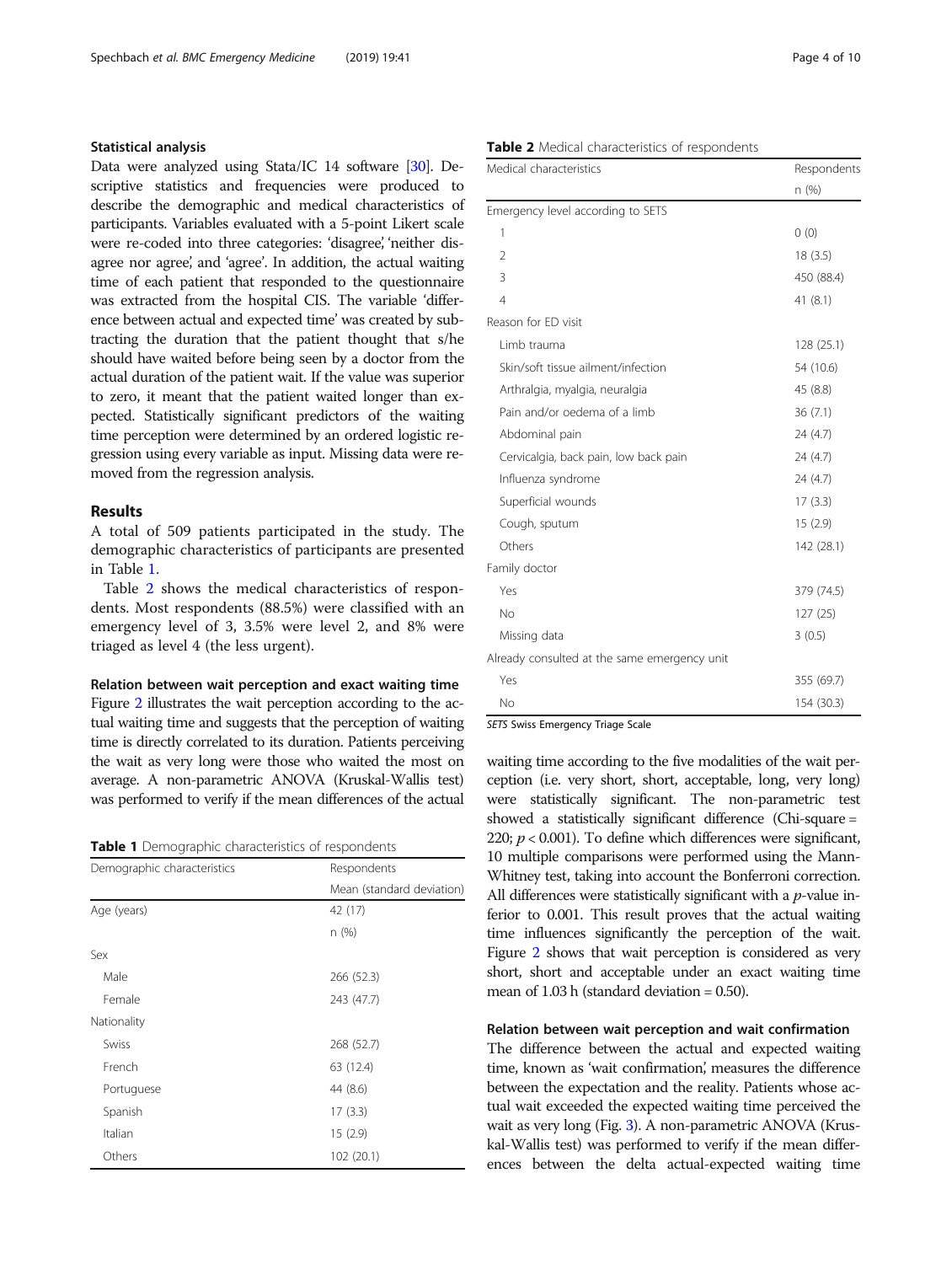Fig. 3 Average difference between the actual and expected waiting time according to the wait perception



<span id="page-4-0"></span>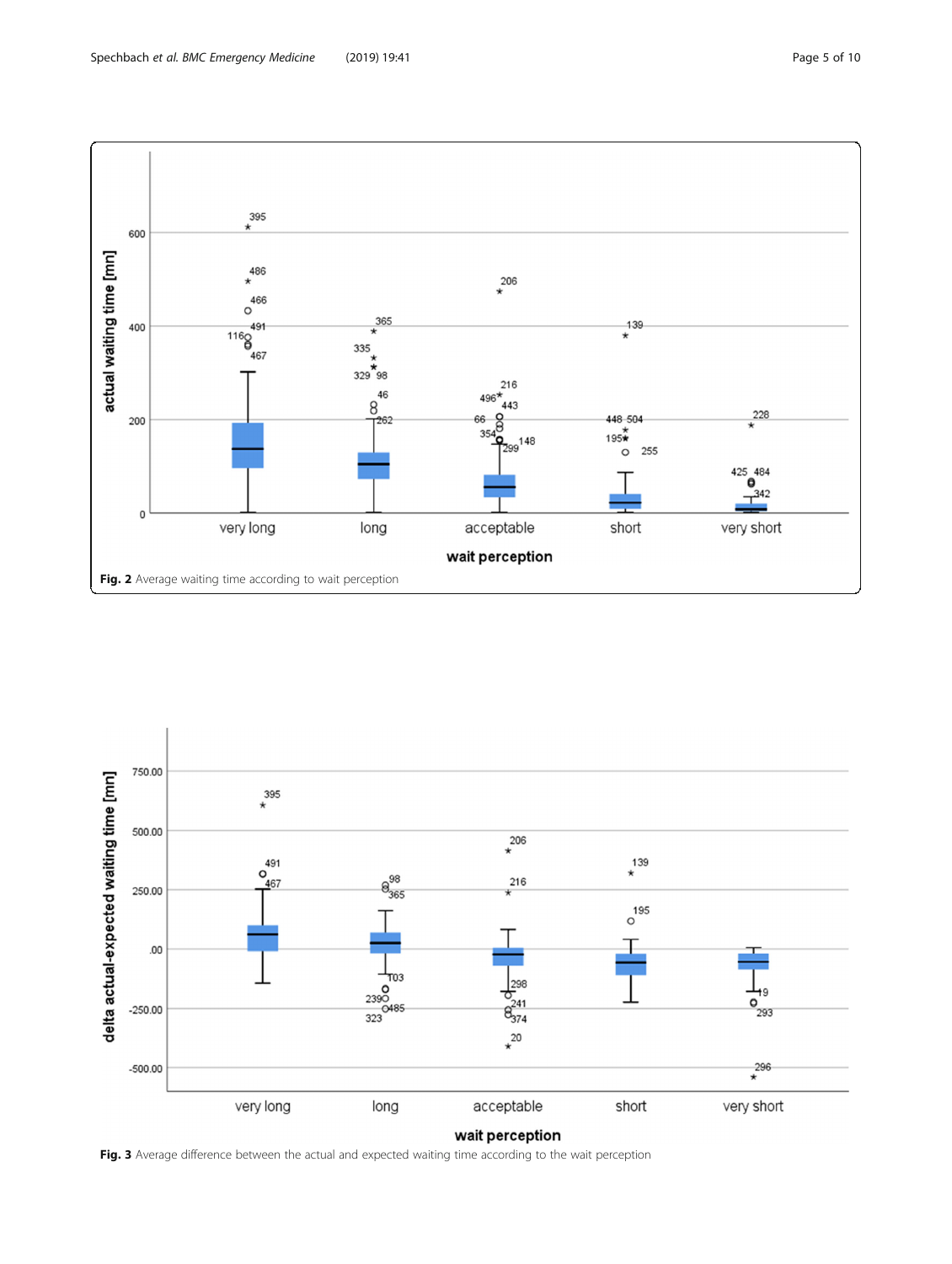according to the five modalities of the wait perception (very short, short, acceptable, long, very long) were statistically significant. The non-parametric test showed a statistically significant difference (Chi-square = 112;  $p < 0.001$ ). To define which differences were significant, 10 multiple comparisons were performed using the Mann-Whitney test, taking into account the Bonferroni correction. Apart from the difference between the 'very long' and 'long' categories, all differences were statistically significant with a  $p$ -value inferior to 0.001. This result proves that the difference between the actual and expected time significantly influences the wait perception.

# Ordered logistic regression of the wait perception

We performed an ordered logistic regression to identify the factors influencing the wait perception (Table [3](#page-6-0)) on the 325 observations without missing data. All variables that were statistically significant in univariate analysis were integrated into the multivariate model. The reference value was 'neither disagree nor agree', except for the variable 'exact waiting time', which was continuous.

The outcome variable was the perception of the waiting time and the reference category was 'very short'. The most influencing factor of the wait perception was the appropriate assessment of the patient emergency level by caregivers. The odds of perceiving the wait as 'very short' were 5.37 times (95% CI 2.46-11.73;  $p < 0.001$ ) greater for a patient considering their emergency level adequately assessed compared to a patient answering 'neither disagree nor agree'. The second factor was the 'feeling of being forgotten'. In Tables [4](#page-6-0), 23% (115/499) of respondents reported having felt forgotten. The odds of perceiving the wait as 'very short' were three times (95% CI 1.47–6.15;  $p < 0.001$ ) greater for a patient that did not feel forgotten in the waiting room compared to a patient answering 'neither disagree nor agree'. The other predictor was 'respect of privacy'. Table [4](#page-6-0) shows that 5.8% (29/495) reported that their privacy was not respected in the waiting room. The odds of perceiving the wait as 'very short' were 4.76 times lower (odds ratio [OR] = 0.21; 95% CI 0.05–0.88;  $p = 0.03$ ) for a patient considering that his/her privacy was not respected compared to a patient answering 'neither disagree nor agree'.

The last predictor was the actual waiting time with an OR of 0.98 (95% CI 0.98–0.99;  $p < 0.001$ ). Every one minute increase in the actual waiting time is associated with 2% decrease in the chance of the patient perceiving the wait as 'very short'. In other words, after 30 min of waiting, patients' perceived waiting time as 'very short' would decline by 81%.

# **Discussion**

Our results showed that 41% of respondents expressed agreement on satisfaction in the waiting room and 30% strongly agreed. Mean waiting time expected by the patient was 94.85 min. Patients' estimation of the mean reasonable waiting time before seeing a doctor was 65.42 min, with a mean of 78 min for the actual waiting time. Twenty-four percent of respondents described their perception of the waiting time as being short, 43.5% as acceptable, and 32.4% as long. Indeed, the average waiting time was considered as very short, short and acceptable until a mean of 63 min. Interestingly, 53.2% reported that they did not receive information from caregivers about the waiting time. The model used for this study (annex 1) identified four significant predictors of the wait perception in decreasing order: appropriate assessment of emergency level by caregivers; feeling of being forgotten; respect of privacy; and the exact waiting time. Of note, 23% (115/499) of respondents reported to have felt forgotten. Regarding the appropriate assessment of emergency level by caregivers, only 4.5% said that they disagreed ('strongly disagree' and 'disagree'). Similarly, 8.2% disagreed with the organization of the emergency unit; 67.5% were interested to wait elsewhere, and 84.3% said that their privacy was respected ('agree' and 'strongly agree').

#### Appropriate assessment of emergency level by caregivers

Accurate assessment of the emergency level by caregivers is the strongest influencer of the wait perception. Reasons for attending EDs are linked, but not only to the perception of situation urgency. Some patients in Nederland, Australia also mentioned that they went to the ED to be able to see a doctor and have any tests or X-rays all done in the same place or because they did not want to wait for an appointment with their general practitioner [[31](#page-9-0), [32](#page-9-0)]. Furthermore, nurses and doctors may disagree about the patient's triage category [\[33](#page-9-0)]. The discrepancy in severity assessment between caregivers and patients has also been highlighted in the research of Toloo et al. [\[17](#page-9-0)]. In their study, they reported that almost 50% of patients had the feeling of being undertriaged and 20% expected a lower priority than the actual triage category. The correlation between the perceived priority and actual triage category was weak. In a patient-centred approach, caregivers should be encouraged to explain clearly to patients the reasons for their classification at a given level and why other patients may be possibly seen before them by medical staff. Therefore, it would be important to create different support materials that allow the patient to understand the reasons for his/her assigned triage category. In addition, more consideration should perhaps be given to the perceived urgency by patients as Toloo et al. [[17\]](#page-9-0) showed that this is associated with an expected higher priority triage.

# Feeling of having been forgotten

The feeling of having been forgotten is identified as the second strongest influencing factor of the wait perception. Although this criteria was not retrieved in our literature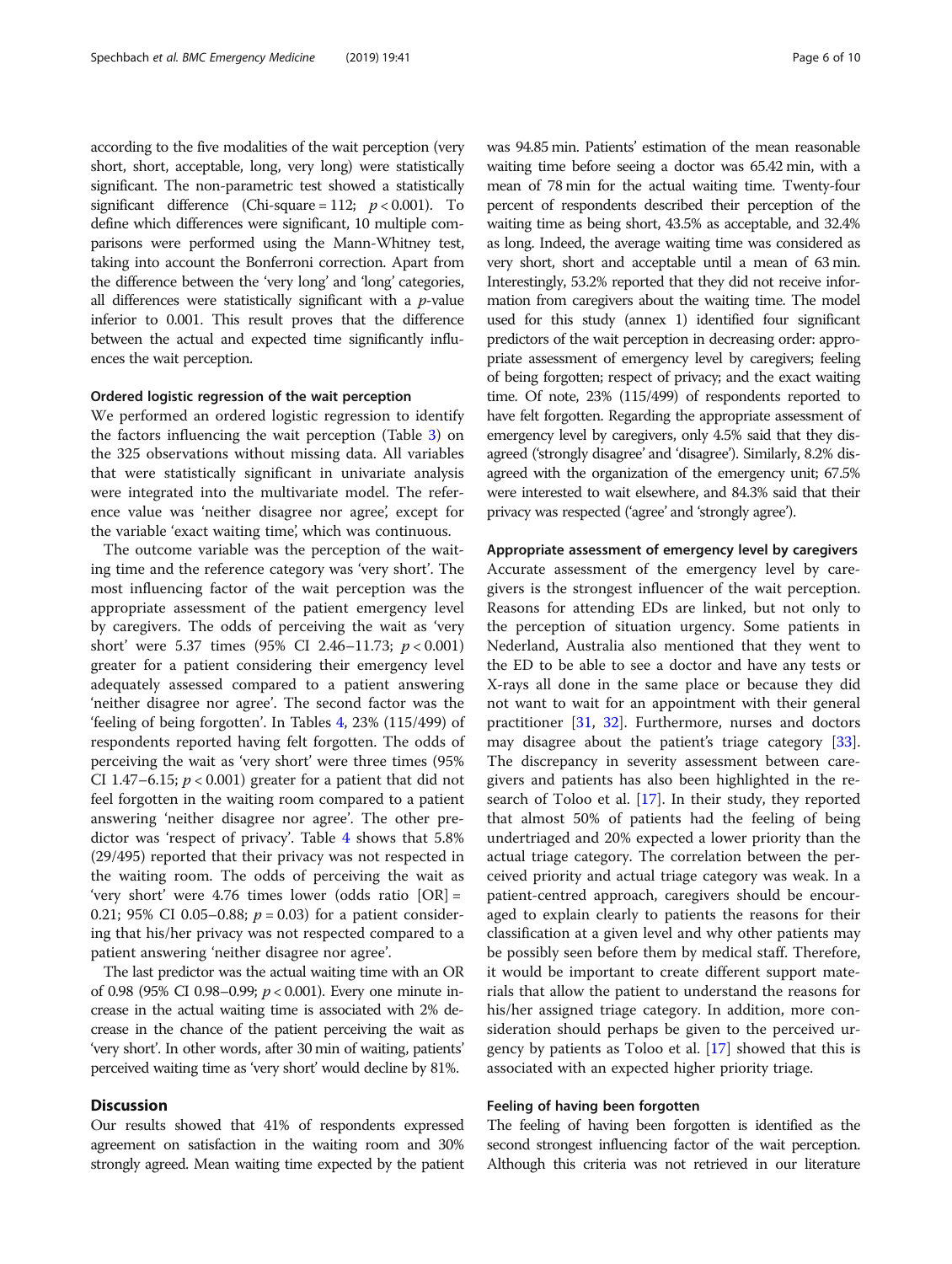<span id="page-6-0"></span>

| <b>Table 3</b> Ordered logistic regression of the wait perception: the significant factors |  |  |  |
|--------------------------------------------------------------------------------------------|--|--|--|
|                                                                                            |  |  |  |

|                                                         | Univariate analysis |         |          | Multivariate analysis |            |         |          |       |
|---------------------------------------------------------|---------------------|---------|----------|-----------------------|------------|---------|----------|-------|
|                                                         | Odds ratio          | p >  z  | [95% CI] |                       | Odds ratio | p >  z  | [95% CI] |       |
| Perception of the waiting time                          |                     |         |          |                       |            |         |          |       |
| Appropriate assessment of emergency level by caregivers |                     |         |          |                       |            |         |          |       |
| Agree                                                   | 12.07               | < 0.001 | 5.15     | 28.30                 | 5.37       | < 0.001 | 2.46     | 11.73 |
| Feeling of being forgotten                              |                     |         |          |                       |            |         |          |       |
| Disagree                                                | 5.2                 | < 0.001 | 3.18     | 8.49                  | 3.00       | < 0.001 | 1.47     | 6.15  |
| Respect of privacy                                      |                     |         |          |                       |            |         |          |       |
| Disagree                                                | 0.26                | < 0.001 | .11      | .59                   | .21        | 0.03    | 0.05     | 0.88  |
| Exact waiting time                                      | 0.98                | < 0.001 | .97      | .98                   | .98        | < 0.001 | 0.98     | 0.99  |

# Table 4 Descriptive statistics

| Variable                                                                                    | Strongly<br>disagree (%) | Disagree<br>(% )      | Neither agree nor<br>disagree (%) | Agree<br>(% )       | Strongly<br>agree (%) | Missing<br>data (N) |
|---------------------------------------------------------------------------------------------|--------------------------|-----------------------|-----------------------------------|---------------------|-----------------------|---------------------|
| Satisfaction in the waiting room                                                            | 4.8                      | 6.2                   | 17.9                              | 41.0                | 30.0                  | 12                  |
| Waiting time matches patients' expectations                                                 | 12.6                     | 20.3                  | 13.2                              | 35.4                | 18.5                  | 17                  |
| Appropriate assessment of emergency level by caregivers                                     | 0.8                      | 3.7                   | 15.4                              | 51.0                | 29.1                  | 17                  |
| Satisfaction with information received about the stages of care in the<br>emergency unit    | 1.6                      | 3.0                   | 12.7                              | 52.2                | 30.5                  | 11                  |
| Organization of the emergency unit                                                          | 2.2                      | 6.0                   | 16.0                              | 52.5                | 23.4                  | 8                   |
| Feeling of being forgotten                                                                  | 31.5                     | 30.1                  | 15.4                              | 16.0                | 7.0                   | 10                  |
| Frustration caused by patients being seen before you                                        | 31.6                     | 28.1                  | 25.9                              | 9.1                 | 5.2                   | 104                 |
| Being able to position yourself in the waiting queue                                        | 10.1                     | 12.5                  | 29.5                              | 34.1                | 13.8                  | 52                  |
| Interested in waiting elsewhere                                                             | 7.9                      | 8.3                   | 16.3                              | 31.1                | 36.4                  | 17                  |
| Respect of privacy                                                                          | 2.4                      | 3.4                   | 9.9                               | 47.9                | 36.4                  | 14                  |
| Discomfort disrupted by other patients                                                      | 39.8                     | 28.3                  | 17.5                              | 10.7                | 3.7                   | 22                  |
| Discomfort disrupted by the coming and going of caregivers                                  | 45.6                     | 30.0                  | 16.0                              | 5.3                 | 3.1                   | 22                  |
| Discomfort related to the material/furniture                                                | 38.1                     | 28                    | 17.5                              | 11.3                | 5.1                   | 23                  |
| Discomfort disrupted by the lack of occupations/distractions                                | 28.5                     | 26.8                  | 23.5                              | 15.7                | 5.6                   | 24                  |
| Would recommend the emergency unit to others                                                | 2.0                      | 5.4                   | 15.9                              | 41.3                | 35.3                  | 13                  |
|                                                                                             | Superior<br>(% )         | Similar<br>(% )       | Inferior (%)                      | Missing<br>data     |                       |                     |
| Patient perception of their own emergency level compared<br>to other patients               | 9.2                      | 68.7                  | 22.1                              | 42                  |                       |                     |
|                                                                                             | Not<br>informed<br>(% )  | Informed              | Cannot<br>remember (%)            | Missing<br>data (N) |                       |                     |
| Indication of a waiting time by the nurse                                                   | 53.2                     | 35.8                  | 11.0                              | 18                  |                       |                     |
|                                                                                             | Mean                     | Standard<br>deviation | $\mathbb N$                       | Missing<br>data (N) |                       |                     |
| Waiting time expected by the patient (min)                                                  | 94.85                    | 63.68                 | 481                               | 28                  |                       |                     |
| Patient's estimation of the maximum reasonable waiting<br>time before seeing a doctor (min) | 65.42                    | 47.97                 | 472                               | 37                  |                       |                     |
| Actual waiting time of the patient (minutes)                                                | 78                       | 77                    | 508                               | 1                   |                       |                     |
|                                                                                             | Very long<br>(% )        | Long (%)              | Acceptable (%)                    | Short<br>$(\% )$    | Very short<br>(% )    | Missing<br>data (N) |
| Perception of the waiting time                                                              | 13.1                     | 19.3                  | 43.5                              | 14.1                | 9.9                   | 6                   |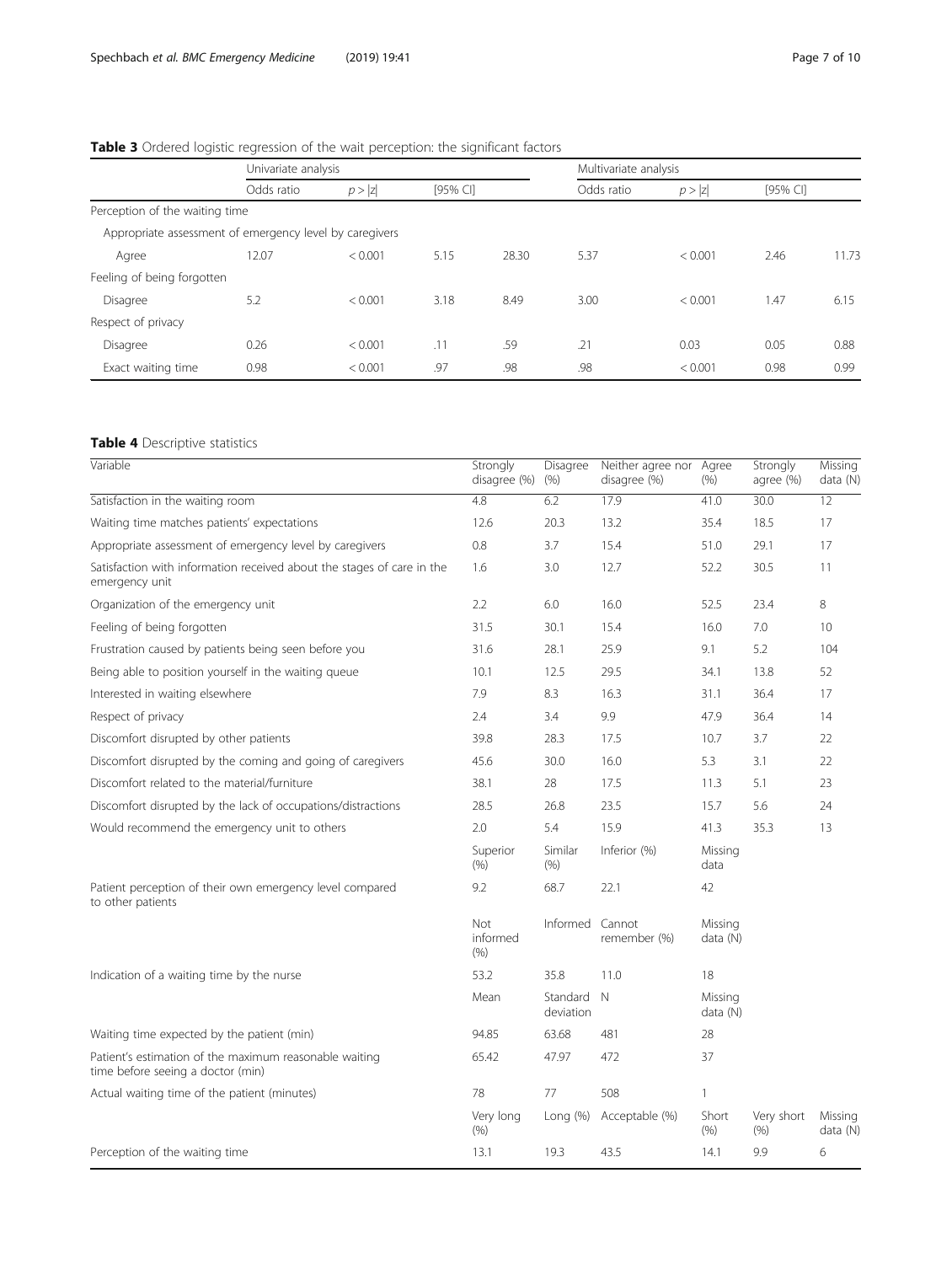review on the topic, we found one article in a related domain by Gilmartin et al. [\[34\]](#page-9-0) who reported that patients felt abandoned during preoperative wait in one care centre. In this study, the main reasons of feeling abandoned was the lack of information about the delay, the process, and poor interaction with caregivers. In our setting, when a patient is seated in the waiting room, s/he usually has to wait until a nurse comes to take him/her to an examination room. During this entire time, the patient is isolated and often lacks information and is therefore unsure whether s/he has been forgotten by staff.

# Link between the wait perception and actual time

The statistical analysis showed that the actual waiting time influences significantly its perception and that patients are ready to wait up to 1 h on average before considering the wait as excessive. This finding is supported by Sanober et al. [[35](#page-9-0)] showing that patients were willing to wait up to 2 h before leaving the ED without being seen. Another study [[36](#page-9-0)] demonstrated that patients felt that they should be seen within 1 h on average, but expected to wait 2.1 h. After 2 h, people wanted to leave the ED before seeing a medical doctor.

Eighty percent of patients visiting our emergency unit were classified as level 3 and must be seen by a doctor within a delay of 120 min according to the Swiss Emergency Triage Scale. Our observations highlighted that we must either reduce this waiting time or act on it by changing the wait perception. For example, it is known that the perception of waiting time, efficiency and the clinical skills of the emergency doctor is improved with periodic personal interaction and the provision of clinically-based information [\[37](#page-9-0)].

#### Link between the confirmation and perceived time

As described by Thompson et al. [\[9](#page-8-0), [13](#page-8-0)], we showed that the wait perception was correlated with the discrepancy between the reality and the expectation of the wait. A gap between performance and expectations generates a 'disconfirmation'. Moreover, it is known that if a patient expects to wait longer than the actual wait, s/he is more satisfied, independent of the length of the waiting time [[5](#page-8-0)]. Antinides et al. [\[10](#page-8-0)] showed that waiting time 'fillers', such as repeated information about wait duration, length of the queue, and music positively influence the time perception. This should also encourage caregivers to provide an overestimation of waiting time. This mechanism has been observed in other areas, such as waiting for transportation, where providing real-time information has demonstrated a positive influence on time perception. In our emergency unit, nurses give a personal estimate of the waiting time to at least 36% of patients.

# Respect of privacy

Respect of privacy was the least significant predictor. The patients in our units wait in a semi-closed room with a television, bottles of water and a choice of different newspapers. Nurses come regularly to the waiting room to check the pain scale and sometimes provide information on an estimate of waiting time. The design of the waiting environment can be a significant factor in improving patient satisfaction. In a questionnaire on patients' privacy and satisfaction in an urban universitybased hospital ED [[38\]](#page-9-0), 75% agreed and strongly agreed that privacy was very important for their emergency care. Following these results, an intervention including redesigning the ED environment, process management and staff education was implemented and showed significant improvements with patient perceptions on increased privacy and satisfaction. In our study, 84% of patients agreed and strongly agreed that their privacy was respected. Questions regarding discomfort showed that most patients (> 60%) strongly disagreed/disagreed and considered that their comfort was disrupted by other patients, by the coming and going of caregivers, or by the lack of distractions.

#### Study limitations

Our study has some limitations. The questionnaire was developed specifically for this study as no existing questionnaire in the literature allowed us to evaluate the perception of waiting time. As the questionnaire validity and reliability have not been tested, our results cannot be generalized without additional evaluation. The questionnaire was only available in French and excluded patients included those who were in too much pain, unable to read French, with ocular problems or who did not want to complete it. It is also possible that the nurses did not give the questionnaire during busy shifts. In addition, as the questionnaires were distributed by nurses, the social desirability effect could have had an impact on the patient's decision to participate and on their responses [\[39](#page-9-0)]. Another limitation is that the analysis was only in one unit of our ED. No response rate was calculated. Due to financial constraints, the questionnaire could only be distributed during a three-month period and this did not allow to reach the 700 participants targeted with the sample size calculation based on the rule of event per variable of 50. However, we did reach the minimal recommended sample size of 500 participants when using logistic regression for observational studies [\[40](#page-9-0)]. Of note, our evaluation took place at the end of the waiting process and did not take into account the quality of care dispensed. As this can influence overall patient satisfaction at the end of the entire process, it can be considered as a limitation.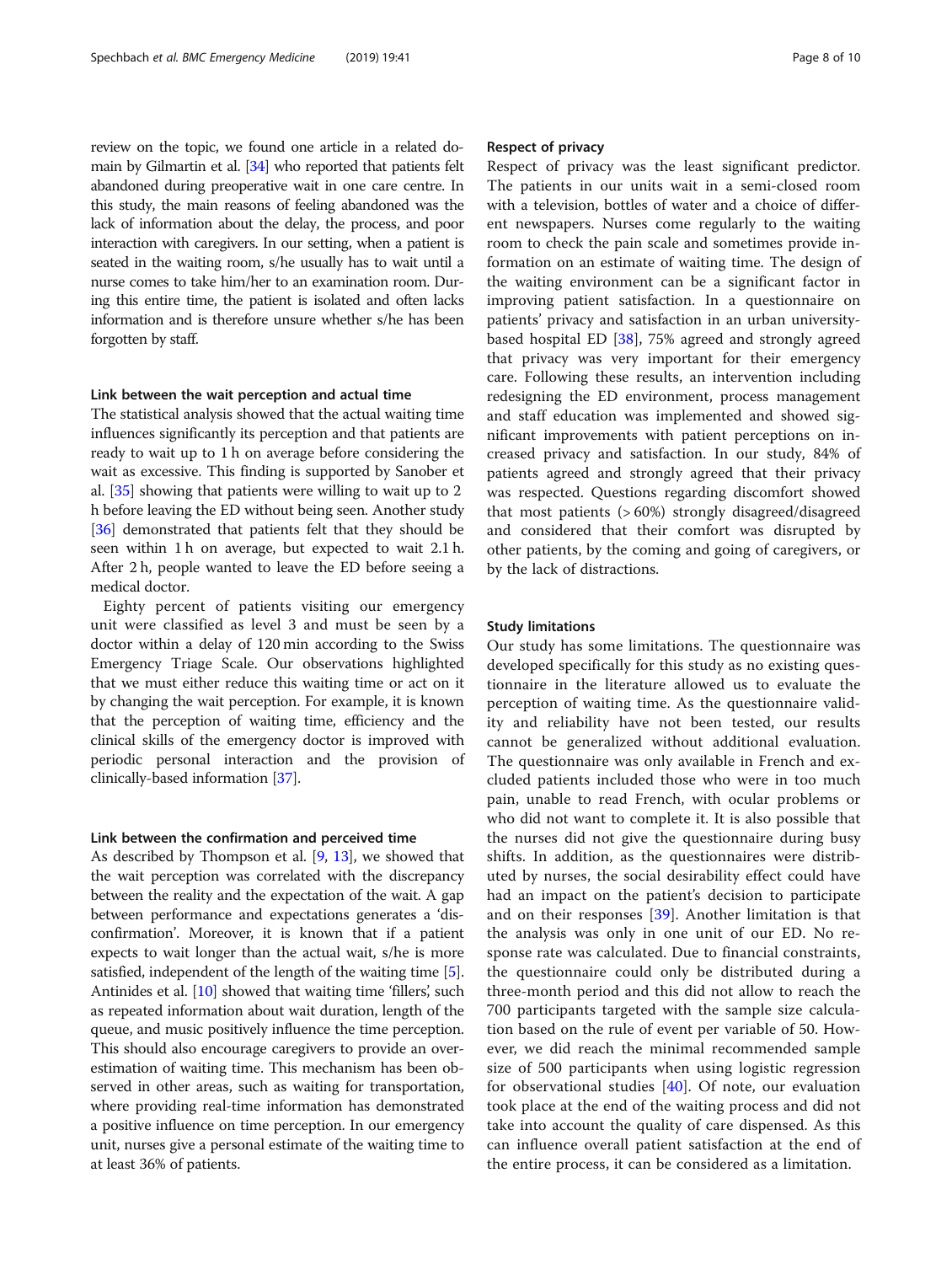# <span id="page-8-0"></span>Conclusion

In emergency care, medical consultations are not scheduled and the patient must almost always wait, especially non-urgent cases. Overcrowding of EDs is a major problem worldwide, with a negative impact on the quality of care. In the throughput process, the waiting time until the medical contact impacts on the overall patient satisfaction. Our study revealed that during the wait until the medical encounter, there is a 'golden hour' when the patient is willing to wait and a perceived waiting time of under 60 min is acceptable. This is consistent with the results of studies showing that patients may leave the ED after 2 h without seeing a doctor. Therefore, it can be recommended to provide information to patients if they have been waiting for more than 1 h.

The two strongest predictors of the perceived waiting time before seeing a doctor were appropriate assessment of the emergency level by caregivers and the feeling of being forgotten. Thus, ED staff should be particularly attentive to act on these factors. A solution could be to perform a more patient-centred triage, with more basic information and different support materials to allow the patients to understand the process according to their sociocultural background. Further research is needed to understand the psychological profile of patients who over- or underrate their urgency, as well as a more detailed analysis to discover the needs of patients who are waiting before the first medical contact.

Some of our results revealed avenues for improvement. For example, 47.9% of patients were unable to situate themselves in the waiting queue and 67.5% reported an interest to wait outside the waiting room (cafeteria, at home, somewhere else). These facts informed us that we should focus on interventions to improve the perceived waiting time and reduce the feeling of being forgotten. Consideration could be given also to moving the wait: the patient could wait elsewhere or be seen rapidly by a doctor and then wait (move the wait after the first medical contact). Furthermore, it could be interesting to retest the wait perception at the time of patient discharge as it would permit a comparison with the waiting perception at the beginning of the process before seeing a doctor and help to monitor the impact of any interventions.

#### Abbreviations

CIS: Clinical information system; ED: Emergency department; SET: Swiss Emergency Triage Scale

#### Acknowledgements

We thank Michele Le Bras and Etienne Satin for motivating the nurses to distribute the questionnaire, and Rosemary Sudan for editorial assistance.

#### Authors' contributions

HS, JR, J-MG, CL and FE conceived and designed the study. HS, FE and JR participated in the analyses and interpretation of results and writing of the manuscript. HS and FE were responsible for the overall conduct and organization of the study. All authors critically revised the script, approved the final manuscript, and agreed to be held accountable for all aspects of the work.

#### Funding

The study received no funding.

#### Availability of data and materials

Supporting data can be accessed at the Springer Nature repository.

#### Ethics approval

The study has received an exemption from the Regional Research Ethics Committee for Geneva University Hospitals (ID REQ-2016-00555). Each patient provided oral consent to participate in the study.

#### Consent for publication

Not Applicable.

#### Competing interests

The authors declare that they have no competing interests.

#### Author details

<sup>1</sup> Division of Primary Care Medicine, Department of Community Medicine Primary Care and Emergency Medicine, Geneva University Hospitals, Geneva, Switzerland. <sup>2</sup> Faculty of Medicine, University of Geneva, Geneva, Switzerland.<br><sup>3</sup> Division of Medical Information Sciences, Geneva, University Hospitals. <sup>3</sup> Division of Medical Information Sciences, Geneva University Hospitals, Geneva, Switzerland.

## Received: 3 November 2018 Accepted: 19 July 2019 Published online: 01 August 2019

#### References

- 1. Eitel DR, Rudkin SE, Malvehy MA, Killeen JP, Pines JM. Improving service quality by understanding emergency department flow: a white paper and position statement prepared for the American Academy of emergency medicine. J Emerg Med. 2010;38:70–9 PMID: 18514465.
- 2. Nyer PU, Gopinath M. Effects of complaining versus negative word of mouth on subsequent changes in satisfaction: the role of public commitment. Psychol Mark. 2005;22:937–53.
- 3. East R, Uncles MD, Romaniuk J, Lomax W. Measuring the impact of positive and negative word of mouth: a reappraisal. Australas Mark J. 2016;24:54–8.
- 4. Dubina MI, O'Neill JL, Feldman SR. Effect of patient satisfaction on outcomes of care. Expert Rev Pharmacoeconomics Outcomes Res. 2009;9:393–5 PMID: 19817520.
- 5. Nairn S, Whotton E, Marshal C, Roberts M, Swann G. The patient experience in emergency departments: a review of the literature. Accid Emerg Nurs. 2004;12:159–65 PMID: 15234713.
- 6. Bursch B, Beezy J, Shaw R. Emergency department satisfaction: what matters most? Ann Emerg Med. 1993;22:586–91 PMID: 8442550.
- 7. Hansagi H, Carlsson B, Brismar B. The urgency of care need and patient satisfaction at a hospital emergency department. Health Care Manag Rev. 1992;17:71–5 PMID: 1601663.
- 8. Watson WT, Marshall ES, Fosbinder D. Elderly patients' perceptions of care in the emergency department. J Emerg Nurs. 1999;25:88–92 PMID: 10097197.
- 9. Thompson DA, Yarnold PR, Williams DR, Adams SL. Effects of actual waiting time, perceived waiting time, information delivery, and expressive quality on patient satisfaction in the emergency department. Ann Emerg Med. 1996;28:657–65 PMID: 8953956.
- 10. Antonides G, Verhoef PC, van Aalst M. Consumer perception and evaluation of waiting time: a field experiment. J Consum Psychol. 2002; 12:193–202.
- 11. Katz KL, Larson BM, Larson RC. Prescription for the waiting in line blues: entertain, enlighten, engage. MIT Sloan Manag Rev. 1991;32:44–53.
- 12. Pruyn A, Smidts A. Effects of waiting on the satisfaction with the service: beyond objective time measures. Int J Res Mark. 1998;15: 321–34.
- 13. Davenport PJ, O'Connor SJ, Szychowski JM, Landry AY, Hernandez SR. The relationship between emergency department wait times and inpatient satisfaction. Health Mark Q. Taylor & Francis; 2017;34(2):97–112.